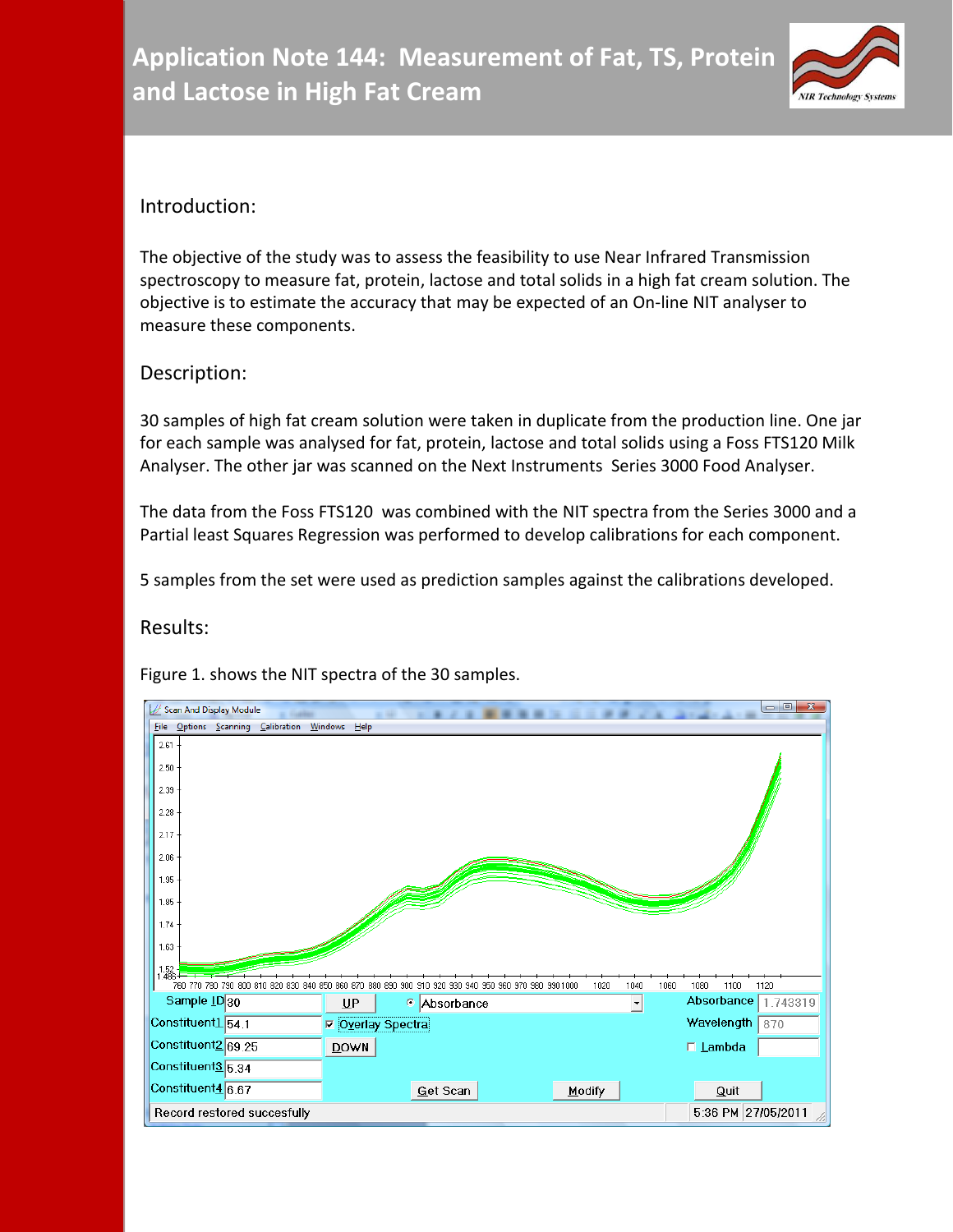| Sample ID               | Fat1  | Fat2  | Diff     | TS1   | TS <sub>2</sub> | Diff    | Prot 1 | Prot 2 | Diff             | Lact1 | Lact <sub>2</sub> | Diff                    |
|-------------------------|-------|-------|----------|-------|-----------------|---------|--------|--------|------------------|-------|-------------------|-------------------------|
| $\mathbf{1}$            | 55.01 | 55.22 | 0.21     | 70.3  | 70.75           | 0.45    | 5.53   | 5.51   | $-0.02$          | 6.64  | 6.61              | $-0.03$                 |
| $\overline{2}$          | 53.82 | 54.13 | 0.31     | 68.96 | 69.26           | 0.3     | 5.48   | 5.49   | 0.01             | 6.65  | 6.64              | $-0.01$                 |
| 3                       | 54.34 | 54.14 | $-0.2$   | 69.43 | 69.46           | 0.03    | 5.4    | 5.44   | 0.04             | 6.72  | 6.73              | 0.01                    |
| $\overline{\mathbf{4}}$ | 54.45 | 54.39 | $-0.06$  | 69.61 | 69.78           | 0.17    | 5.44   | 5.42   | $-0.02$          | 6.72  | 6.73              | 0.01                    |
| 4P                      | 54.45 | 54.39 | $-0.06$  | 69.61 | 69.78           | 0.17    | 5.44   | 5.42   | $-0.02$          | 6.72  | 6.73              | 0.01                    |
| 5                       | 55.01 | 54.53 | $-0.48$  | 69.97 | 69.5            | $-0.47$ | 5.24   | 5.21   | $-0.03$          | 6.62  | 6.65              | 0.03                    |
| 6                       | 54.59 | 54.49 | $-0.1$   | 69.62 | 69.49           | $-0.13$ | 5.28   | 5.28   | 0                | 6.71  | 6.74              | 0.03                    |
| $\overline{7}$          | 53.77 | 54    | 0.23     | 69.06 | 69.17           | 0.11    | 5.35   | 5.38   | 0.03             | 6.95  | 6.99              | 0.04                    |
| 8                       | 54.32 | 54.33 | 0.01     | 69.57 | 69.2            | $-0.37$ | 5.33   | 5.33   | 0                | 6.67  | 6.79              | 0.12                    |
| 9                       | 54.18 | 54.07 | $-0.11$  | 69.37 | 69.15           | $-0.22$ | 5.38   | 5.38   | $\pmb{0}$        | 6.82  | 6.84              | 0.02                    |
| 10                      | 54.41 | 54.46 | 0.05     | 69.47 | 69.51           | 0.04    | 5.4    | 5.42   | 0.02             | 6.63  | 6.64              | $0.01\,$                |
| 12                      | 54.06 | 54.06 | 0        | 69.32 | 69.15           | $-0.17$ | 5.37   | 5.37   | $\boldsymbol{0}$ | 6.81  | 6.81              | $\overline{\mathbf{0}}$ |
| 14                      | 53.76 | 53.84 | 0.08     | 69.21 | 69.15           | $-0.06$ | 5.26   | 5.28   | 0.02             | 6.68  | 6.67              | $-0.01$                 |
| 15                      | 54.15 | 54.25 | 0.1      | 69.46 | 69.2            | $-0.26$ | 5.38   | 5.43   | 0.05             | 6.63  | 6.66              | 0.03                    |
| 16                      | 54.04 | 53.98 | $-0.06$  | 69.34 | 69.25           | $-0.09$ | 5.35   | 5.37   | 0.02             | 6.63  | 6.69              | 0.06                    |
| 17                      | 54.32 | 54.09 | $-0.23$  | 69.6  | 69.31           | $-0.29$ | 5.34   | 5.33   | $-0.01$          | 6.63  | 6.65              | 0.02                    |
| 18                      | 54.24 | 54.18 | $-0.06$  | 69.52 | 69.43           | $-0.09$ | 5.5    | 5.44   | $-0.06$          | 6.58  | 6.55              | $-0.03$                 |
| 19                      | 54.16 | 53.88 | $-0.28$  | 69.46 | 69.1            | $-0.36$ | 5.28   | 5.39   | 0.11             | 6.67  | 6.7               | 0.03                    |
| 20                      | 54.68 | 54.67 | $-0.01$  | 69.69 | 69.58           | $-0.11$ | 5.31   | 5.55   | 0.24             | 6.45  | 6.56              | 0.11                    |
| 21                      | 54.4  | 54.41 | $0.01\,$ | 69.61 | 69.29           | $-0.32$ | 5.34   | 5.37   | 0.03             | 6.54  | 6.57              | 0.03                    |
| 22                      | 54    | 54.04 | 0.04     | 69.31 | 69.43           | 0.12    | 5.38   | 5.37   | $-0.01$          | 6.75  | 6.78              | 0.03                    |
| 24                      | 54.36 | 54.3  | $-0.06$  | 69.64 | 69.46           | $-0.18$ | 5.39   | 5.38   | $-0.01$          | 6.57  | 6.58              | 0.01                    |
| 25                      | 54.6  | 54.62 | 0.02     | 69.82 | 69.74           | $-0.08$ | 5.33   | 5.19   | $-0.14$          | 6.64  | 6.54              | $-0.1$                  |
| 26                      | 54.72 | 54.54 | $-0.18$  | 69.91 | 69.47           | $-0.44$ | 5.3    | 5.25   | $-0.05$          | 6.59  | 6.53              | $-0.06$                 |
| 27                      | 54.51 | 54.3  | $-0.21$  | 69.87 | 69.54           | $-0.33$ | 5.36   | 5.32   | $-0.04$          | 6.64  | 6.63              | $-0.01$                 |
| 28                      | 54.22 | 54.09 | $-0.13$  | 69.37 | 69.36           | $-0.01$ | 5.37   | 5.34   | $-0.03$          | 6.77  | 6.76              | $-0.01$                 |
| 29                      | 54.45 | 54.32 | $-0.13$  | 69.43 | 69.31           | $-0.12$ | 5.49   | 5.39   | $-0.1$           | 6.57  | 6.55              | $-0.02$                 |
| $30\,$                  | 54.18 | 54.02 | $-0.16$  | 69.31 | 69.18           | $-0.13$ | 5.29   | 5.4    | 0.11             | 6.63  | 6.71              | 0.08                    |
|                         |       | SDD   | 0.16     |       |                 | 0.22    |        |        | 0.07             |       |                   | 0.04                    |

Table 1. Shows the Foss FTS120 data on duplicate aspirations.

This table shows that variability in measurements from the Foss FTS120 are:

| Fat:     | 0.16% |
|----------|-------|
| TS:      | 0.22% |
| Protein: | 0.07% |
| Lactose: | 0.04% |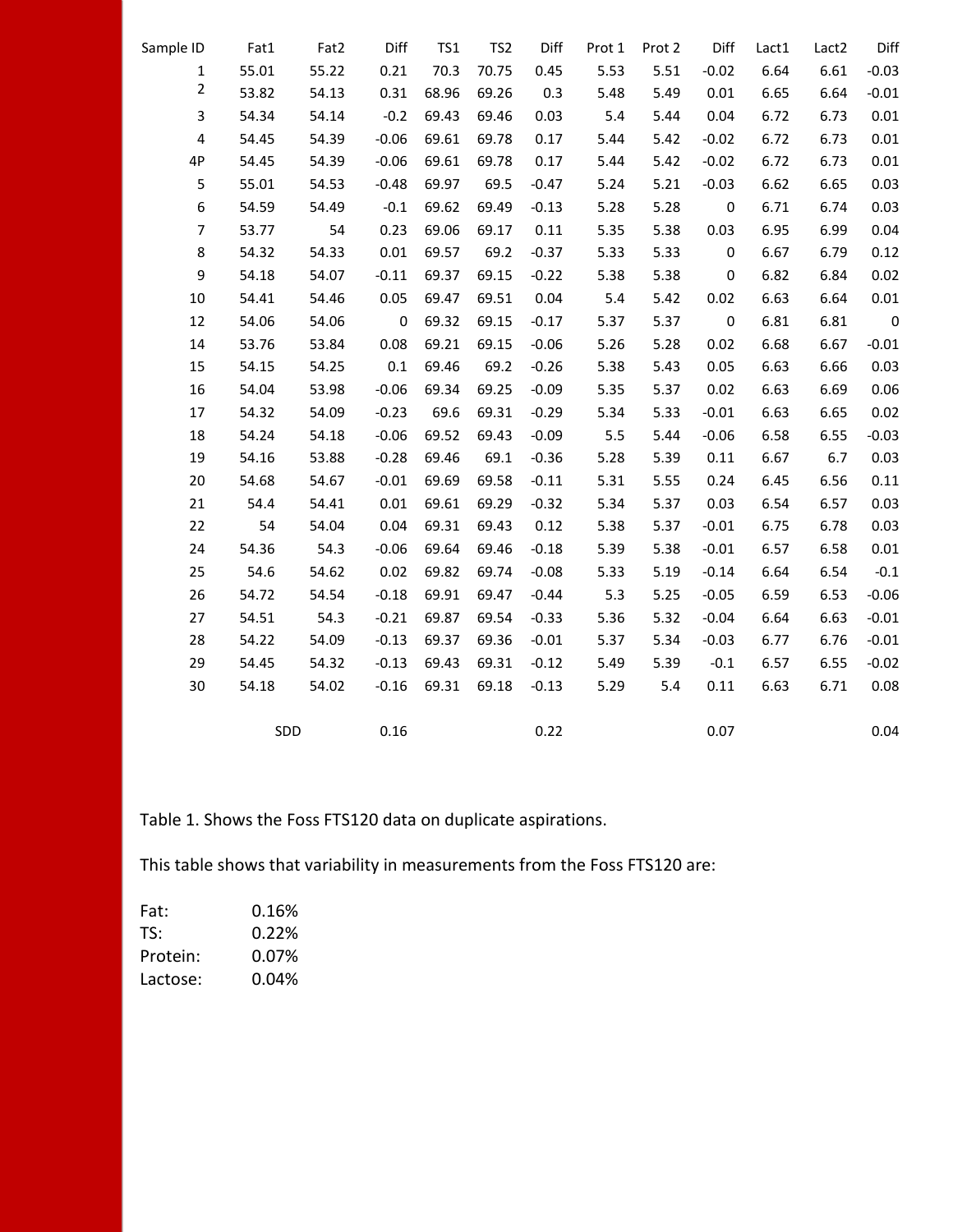| SampleD        |       | Fat Ref Fat NIR | Diff    |       | TS Ref TS NIR     |           | Diff Prot Ref Prot NIR |      |         | Diff Lact Ref Lact NIR |      | Diff    |
|----------------|-------|-----------------|---------|-------|-------------------|-----------|------------------------|------|---------|------------------------|------|---------|
| $\mathbf{1}$   | 55.11 | 54.93           | $-0.18$ |       | 70.3 70.13 -0.17  |           | 5.52                   | 5.5  | $-0.02$ | 6.62                   | 6.58 | $-0.04$ |
| $\overline{2}$ | 53.98 | 54.06           | 0.08    |       | 69.11 69.15 0.04  |           | 5.48                   | 5.43 | $-0.05$ | 6.64                   | 6.65 | 0.01    |
| 3              | 54.23 | 54.44           | 0.21    | 69.45 |                   | 69.6 0.15 | 5.42                   | 5.4  | $-0.02$ | 6.7                    | 6.7  | 0.00    |
| 4              | 54.42 | 54.42           | 0.00    |       | 69.69 69.71 0.02  |           | 5.43                   | 5.43 | 0.00    | 6.73                   | 6.71 | $-0.02$ |
| 4P             | 54.42 | 54.42           | 0.00    |       | 69.69 69.71 0.02  |           | 5.43                   | 5.39 | $-0.04$ | 6.73                   | 6.79 | 0.06    |
| 5              | 54.77 | 54.47           | $-0.30$ |       | 69.5 69.36 -0.14  |           | 5.22                   | 5.31 | 0.09    | 6.64                   | 6.73 | 0.09    |
| 6              | 54.54 | 54.61           | 0.07    |       | 69.56 69.58 0.02  |           | 5.28                   | 5.27 | $-0.01$ | 6.73                   | 6.69 | $-0.04$ |
| $\overline{7}$ | 53.89 | 54.07           | 0.18    |       | 69.12 69.25 0.13  |           | 5.37                   | 5.37 | 0.00    | 6.97                   | 6.74 | $-0.23$ |
| 8              | 54.32 | 54.38           | 0.06    |       | 69.39 69.34 -0.05 |           | 5.33                   | 5.33 | 0.00    | 6.77                   | 6.75 | $-0.02$ |
| 9              | 54.12 | 54.07           | $-0.05$ |       | 69.26 69.29 0.03  |           | 5.38                   | 5.38 | 0.00    | 6.83                   | 6.7  | $-0.13$ |
| 10             | 54.44 | 54.31           | $-0.13$ |       | 69.49 69.39 -0.10 |           | 5.41                   | 5.38 | $-0.03$ | 6.64                   | 6.73 | 0.09    |
| 12             | 54.06 | 54.07           | 0.01    |       | 69.24 69.18 -0.06 |           | 5.37                   | 5.41 | 0.04    | 6.81                   | 6.63 | $-0.18$ |
| 14             | 53.8  | 53.92           | 0.12    |       | 69.18 69.29 0.11  |           | 5.27                   | 5.39 | 0.12    | 6.67                   | 6.63 | $-0.04$ |
| 15             | 54.2  | 54.39           | 0.19    |       | 69.33 69.49 0.16  |           | 5.41                   | 5.39 | $-0.02$ | 6.64                   | 6.65 | 0.01    |
| 16             | 54.01 | 54.03           | 0.02    | 69.3  |                   | 69.3 0.00 | 5.36                   | 5.33 | $-0.03$ | 6.66                   | 6.65 | $-0.01$ |
| 17             | 54.2  | 54.32           | 0.12    |       | 69.46 69.59 0.13  |           | 5.33                   | 5.34 | 0.01    | 6.64                   | 6.66 | 0.02    |
| 18             | 54.12 | 54.04           | $-0.08$ |       | 69.48 69.33 -0.15 |           | 5.47                   | 5.45 | $-0.02$ | 6.57                   | 6.68 | 0.11    |
| 19             | 54.02 | 53.94           | $-0.08$ |       | 69.28 69.24 -0.04 |           | 5.34                   | 5.38 | 0.04    | 6.7                    | 6.64 | $-0.06$ |
| 20             | 54.67 | 54.66           | $-0.01$ |       | 69.63 69.69 0.06  |           | 5.38                   | 5.32 | $-0.06$ | 6.5                    | 6.62 | 0.12    |
| 21             | 54.41 | 54.33           | $-0.08$ |       | 69.45 69.48 0.03  |           | 5.36                   | 5.31 | $-0.05$ | 6.55                   | 6.62 | 0.07    |
| 22             | 54.02 | 53.98           | $-0.04$ |       | 69.37 69.39 0.02  |           | 5.37                   | 5.38 | 0.01    | 6.77                   | 6.68 | $-0.09$ |
| 23             | 54.53 | 54.6            | 0.07    |       | 69.75 69.77 0.02  |           | 5.28                   | 5.27 | $-0.01$ | 6.64                   | 6.67 | 0.03    |
| 24             | 54.33 | 54.46           | 0.13    |       | 69.55 69.63 0.08  |           | 5.39                   | 5.39 | 0.00    | 6.58                   | 6.66 | 0.08    |
| 25             | 54.61 | 54.58           | $-0.03$ |       | 69.78 69.68 -0.10 |           | 5.26                   | 5.28 | 0.02    | 6.59                   | 6.64 | 0.05    |
| 26             | 54.63 | 54.72           | 0.09    |       | 69.69 69.75 0.06  |           | 5.28                   | 5.35 | 0.07    | 6.56                   | 6.59 | 0.03    |
| 27             | 54.4  | 54.26           | $-0.14$ |       | 69.71 69.58 -0.13 |           | 5.34                   | 5.37 | 0.03    | 6.64                   | 6.75 | 0.11    |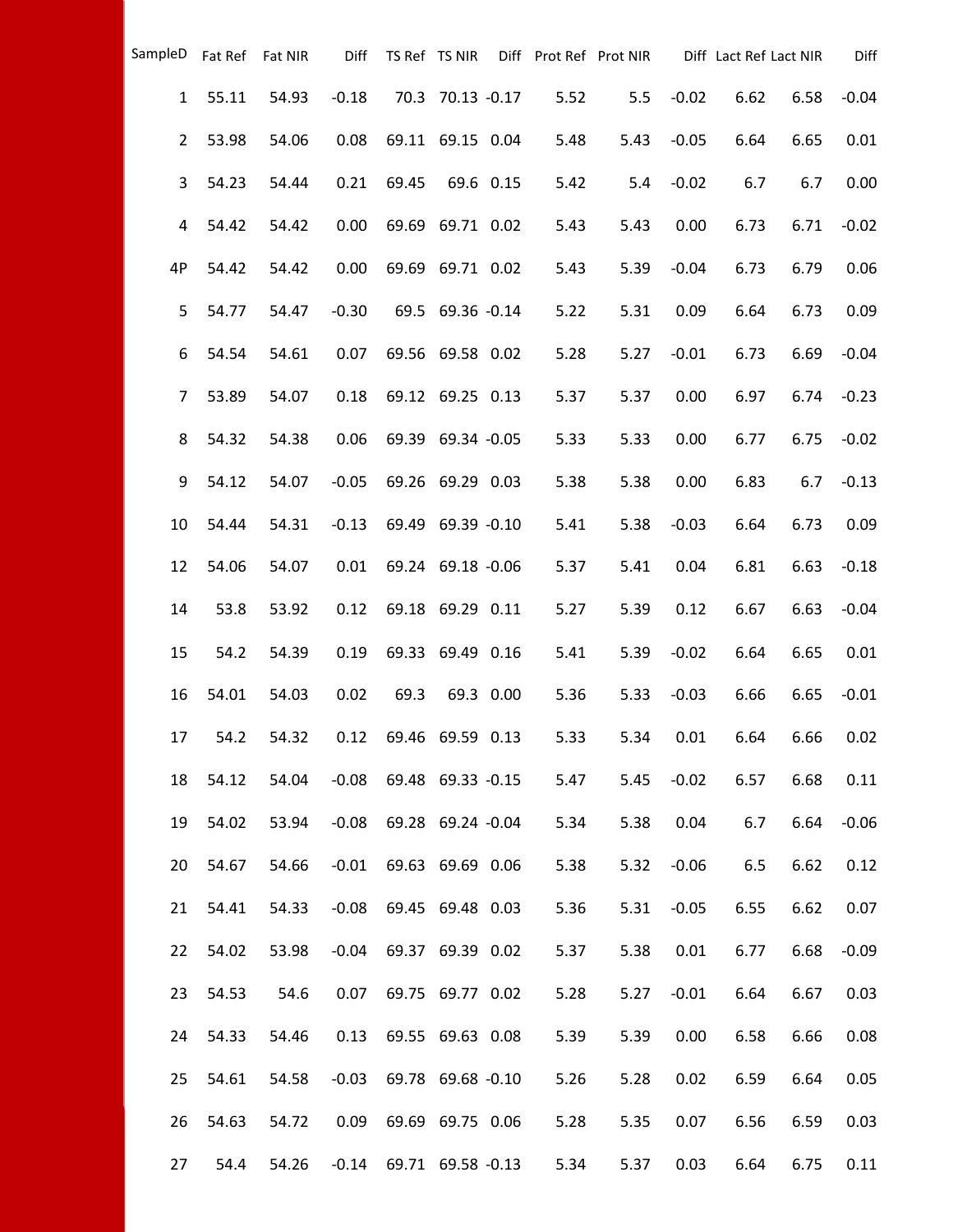|      |            |      |  |      | 28 54.16 54.15 -0.01 69.36 69.38 0.02 5.35 5.31 -0.04 6.77 6.71 -0.06 |      |  |      |
|------|------------|------|--|------|-----------------------------------------------------------------------|------|--|------|
|      |            |      |  |      | 29 54.38 54.27 -0.11 69.43 69.36 -0.07 5.44 5.41 -0.03 6.56 6.62 0.06 |      |  |      |
| 30 · |            |      |  |      | 54.1 53.95 -0.15 69.25 69.16 -0.09 5.34 5.33 -0.01 6.67 6.64 -0.03    |      |  |      |
|      | <b>SEP</b> | 0.12 |  | 0.09 |                                                                       | 0.04 |  | 0.08 |

Table 2. Shows the Calibration Results obtained from the Next Instruments Series 3000 Food Analyser.

This data shows the agreement between the Series 3000 and the Foss FTS120:

| Fat:     | 0.12%    |
|----------|----------|
| TS:      | $0.09\%$ |
| Protein: | 0.04%    |
| Lactose: | 0.08%    |

It should be noted that the Standard Error Prediction, SEP, between the Series 3000 data and the FTS120 data are less than the Standard Deviation of Differences , SDD, for FTS120 repeats.

Plots of the Ref values vs. the NIR Calibration data are shown in figures 2, 3, 4, and 5

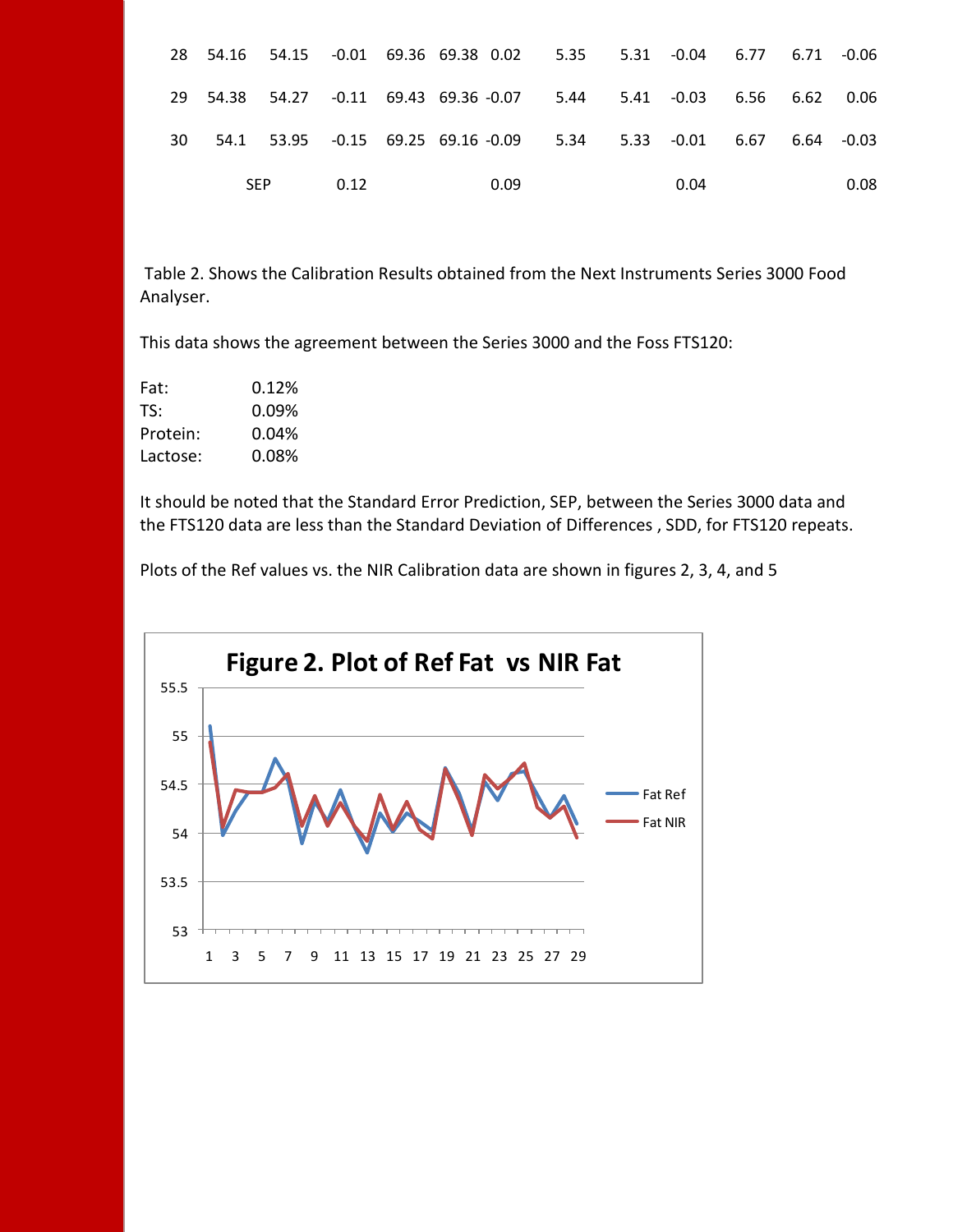